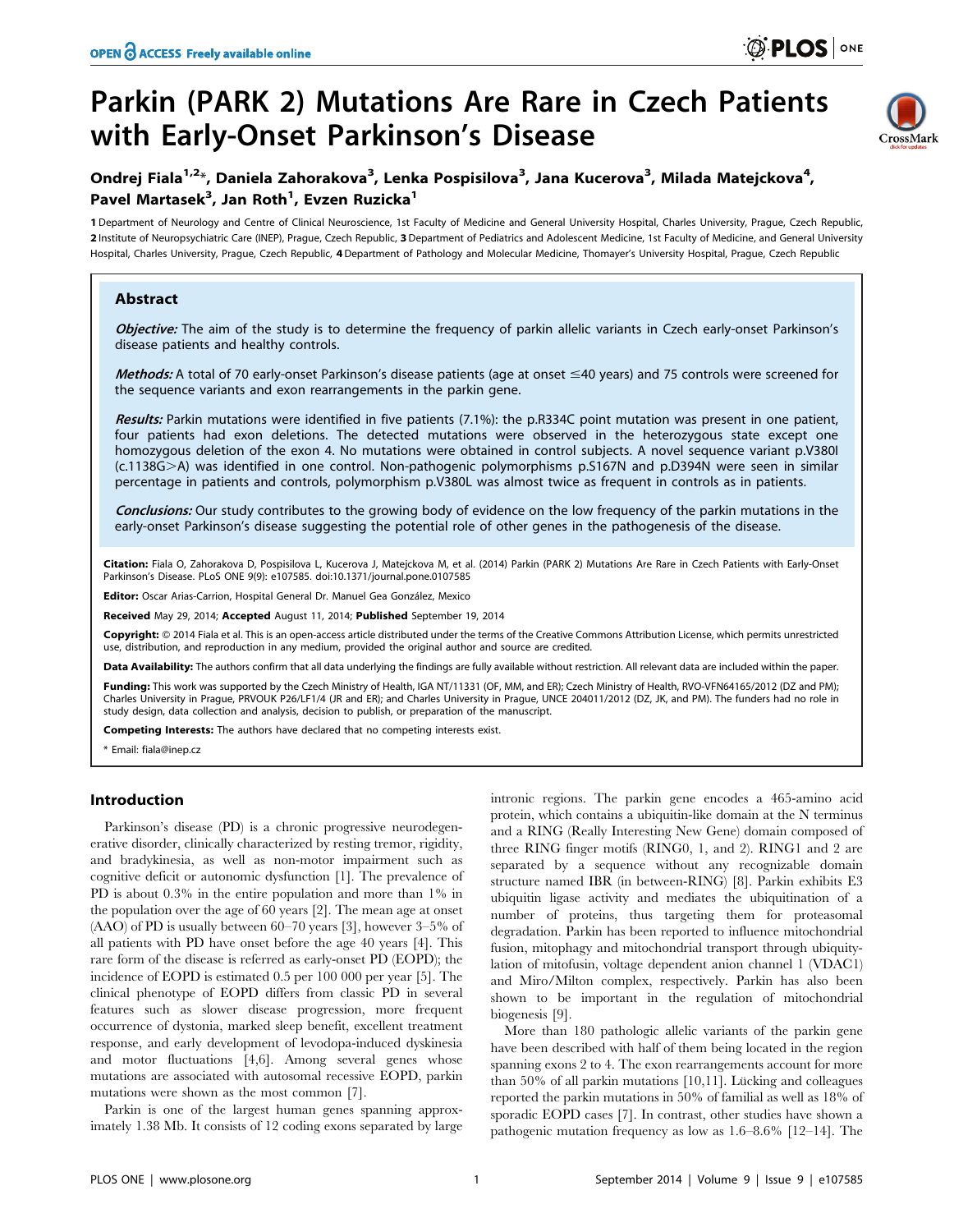prevalence of the parkin mutations vary widely across studies, possibly due to a population-specific variability in allele frequencies. The aim of this study is to determine the frequency of parkin allelic variants in Czech EOPD patients and healthy controls.

#### Materials and Methods

#### Patients and controls

A total of 70 unrelated Czech patients (47 males, 23 females; mean age 47.7 years) with EOPD (AAO  $\leq$ 40 years) were recruited from the Movement Disorders Center, Prague, Czech Republic. The diagnosis of PD was based on the UK Brain Bank diagnostic criteria, not including the presence of family history as an exclusion criterion [15]. Controls were 75 healthy unrelated individuals (52 males, 23 females; mean age 45.4 years) recruited from the Department of Blood Transfusion, General University Hospital, Prague, Czech Republic. Written informed consent was obtained from all individuals. Phenotypic data were assessed by personal interview and neurological examination, both in patients and in controls. All controls had normal neurological examination and negative family history for parkinsonism. Family history was defined as positive if the proband had at least one affected first- or second-degree relative. Personal interview and clinical evaluations of EOPD patients included the severity of PD (Hoehn and Yahr stage; H-Y), the presence of dystonia, hallucinations, dysautonomia (hyperhidrosis, hypersalivation, urinary dysfunction, constipation), and sleep benefit, as well as the response to dopaminergic therapy and the occurrence of levodopa-induced dyskinesia and motor fluctuations. The study was approved by the ethics committee of the General University Hospital, Prague, Czech Republic.

#### Molecular analysis

For genetic analysis, a venous blood sample was collected and genomic DNA was isolated from peripheral blood leukocytes using a standard salting-out procedure. All 12 exons of the parkin gene were amplified from the patient's genomic DNA by the polymerase chain reaction (PCR). For amplification, previously described primers were used [16]. All fragments were analyzed in both directions on a 3500xL Genetic Analyzer (Applied Biosystems). Parkin allelic variants were numbered relative to Genbank mRNA sequence (accession number NM\_004562).

Controls were screened for the sequence variants identified in patients using high resolution melt analysis (HRM). The primers used for HRM were the same as those used to generate the PCR products for sequencing in patients. Reference samples of known genotypes were included into each sample group. The samples were then analyzed in Light Scanner instrument (Biofire Defence) using a melt range of  $65^{\circ}$ C to  $98^{\circ}$ C. Acquired data were analyzed by the supplied Call-IT 1.5 software using the auto group and high sensitivity settings.

To identify exon rearrangements in the parkin gene, we analyzed gene dosage in patients and controls using multiplex ligation-dependent probe amplification (MLPA) using SALSA MLPA kit P051-C3-0313 and P052-C2-0313 (MRC-Holland). The MLPA assay was performed according to the manufacturer's protocol. The fragments were analyzed on a 3130 Genetic Analyzer (Applied Biosystems) with the fragment analysis software Gene Mapper 4.0. For each sample, the relative peak area was calculated and compared with controls using the Coffalyser v.131211 software.

The identified allelic variants were classified according to terminology of the Human Gene Mutation Database (HGMD). The prediction of the pathogenicity was performed using electronic tools MutPred and SIFT. The genotype frequencies in the general population were calculated from data of the Exome Variant Server (European American population).

#### Statistical analysis

The Fisher Exact Test was used to assess differences in frequency of parkin allelic variants between patients and controls. Odds ratios (OR) are given with their 95% confidence intervals (CI). Statistical analysis was performed using the GraphPad Prism 6 software.

#### Results

#### Clinical characteristics of patients

Clinical characteristics of EOPD patients are summarized in Table 1. The mean AAO was  $35.0 \pm 4.9$  years, the average disease duration amounted to  $12.3 \pm 8.0$ . The mean H-N stage was  $2.1 \pm 0.9$ . Dystonia occurred in more than half of the patients (55.7%), the half of the individuals (50.0%) referred marked sleep benefit. A relatively high percentage of patients reported hallucinations (18.6%). The most common sign of dysautonomia was hyperhidrosis (57.1%), followed by hypersalivation (42.9%), urinary dysfunction (28.6%), and constipation (27.1%). An excellent response to dopaminergic therapy was reported by two thirds of the cases (68.6%), levodopa-induced dyskinesia and motor fluctuations were registered in more than half of the patients (51.4% and 70.0%, respectively). Dyskinesia had developed after a mean interval of 5.4 years  $\pm 4.1$  after commencing dopaminergic treatment, motor fluctuations appeared even earlier (4.7 years  $\pm$ 4.1). A positive family history was present in 10 (14.3%) individuals.

## Genotypic characteristics and frequency of allelic variants of the parkin gene

Genotypic characteristics of the patients and controls are shown in Table 2, the frequency of allelic variants of the parkin gene is reported in Table 3. Previously described polymorphisms p.S167N and p.D394N were seen in similar percentage in patients (7.1%, 10.0%) and controls (9.3%, 8.0%). Polymorphism p.V380L was almost twice as frequent in controls (25.3%) as in patients (14.3%). A novel sequence variant p.V380I (c.1138G $>$ A) was identified in one control (1.3%). One patient (1.4%) and three controls (4.0%) were carriers of two different polymorphisms (p.S167N + p.D394N, p.S167N + p.V380L, p.V380I + p.D394N). Disease-causing mutations (HGMD classification) p.A82E, p.R334C, and p.R402C occurred in three patients (4.3%) and one control (1.3%); from those subjects, a shared mutation with another polymorphism (p.A82E + p.D394N, p.V380L + p.R402C) was detected in one patient (1.4%) and one control (1.3%). Exon deletions were identified in four patients (5.7%). All allelic variants were observed in the heterozygous state, except two homozygous polymorphisms (p.V380L in patient, p.S167N in control) and one homozygous deletion (Ex4del). The patient with this mutation was also heterozygous for deletion of exons 2–3 and heterozygous for the p.V380L polymorphism; his family history was positive (Table 2, Patient 3). No statistically significant difference was found in the frequency of parkin allelic variants between patients and controls (Table 3).

#### **Discussion**

The basic clinical characteristics of Czech EOPD patients do not differ from previous descriptions of EOPD phenotype [4,6,17]. Our results confirmed a high occurrence of dystonia (55.7%),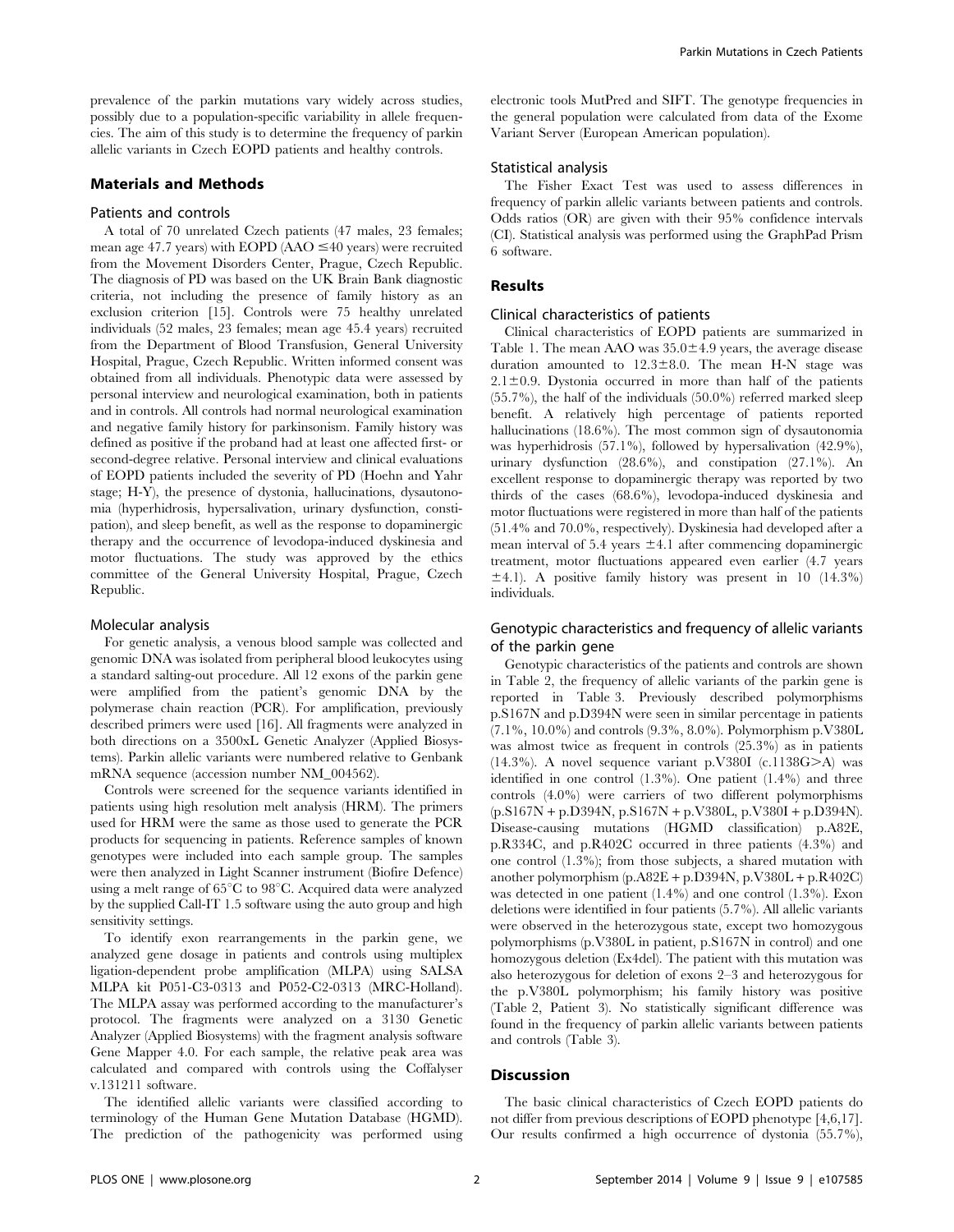**Table 1.** Clinical characteristics of patients  $(n = 70)$ .

| <b>Characteristics</b>                              | <b>Patients</b> |
|-----------------------------------------------------|-----------------|
| Male/Female (% male)                                | 47/23 (67.1%)   |
| Age at onset (mean $\pm$ SD) years                  | $35.0 \pm 4.9$  |
| Age at examination (mean $\pm$ SD) years            | $47.4 \pm 8.4$  |
| Disease duration (mean $\pm$ SD) years              | $12.3 \pm 8.0$  |
| H-Y stage (mean $\pm$ SD)                           | $2.1 \pm 0.9$   |
| Positive family history                             | 10 (14.3%)      |
| Dystonia                                            | 39 (55.7%)      |
| Hallucinations                                      | 13 (18.6%)      |
| Hyperhidrosis                                       | 40 (57.1%)      |
| Hypersalivation                                     | 30 (42.9%)      |
| Urinary dysfunction                                 | 20 (28.6%)      |
| Constipation                                        | 19 (27.1%)      |
| Sleep benefit                                       | 35 (50.0%)      |
| Excellent response to dopaminergic therapy          | 48 (68.6%)      |
| Levodopa-induced dyskinesia                         | 36 (51.4%)      |
| Latency of dyskinesia (mean $\pm$ SD) years         | $5.4 \pm 4.1$   |
| <b>Motor fluctuations</b>                           | 49 (70.0%)      |
| Latency of motor fluctuations (mean $\pm$ SD) years | $4.7 \pm 4.1$   |

doi:10.1371/journal.pone.0107585.t001

marked sleep benefit (50.0%), an excellent response to dopaminergic therapy (68.6%) as well as high rate of the levodopainduced dyskinesia (51.4%) and motor fluctuations (70.0%) with early development after commencing the dopaminergic treatment (dyskinesia  $= 5.4$  years; motor fluctuations  $= 4.7$  years). The signs of dysautonomia (hyperhidrosis, hypersalivation, urinary dysfunction, constipation) were also common, hallucinations occurred in a rather high percentage of patients (18.6%). The following nonmotor symptoms also prevail in late-onset PD [18] having negative impact on health-related quality of life [19].

Polymorphisms p.S167N and p.D394N were as common in patients as in controls. Although both polymorphisms are classified according to HGMD as disease-associated, meta-analytic studies did not show the association between these polymorphisms and PD risk [20,21]. Polymorphism p.V380L was seen almost twice more frequently in controls than in patients. It corresponds with the recent meta-analysis demonstrating association of the p.V380L

# Table 2. Genotypic characteristics of patients and controls.

| Individual                   | <b>Sequence variant/mutation</b>          | <b>Positive family history</b> |
|------------------------------|-------------------------------------------|--------------------------------|
| Patient 1                    | p.A82E het $+$ p.D394N het                | no                             |
| Control 1, Patient 2         | $p.S167N$ het + $p.D394N$ het             | no                             |
| Patient 3                    | $p.V380L$ het + ex2-3del het + ex4del hom | yes                            |
| Control 2                    | $p.S167N$ hom + $p.V380L$ het             | no                             |
| Control 3                    | $p.V380l$ het + $p.D394N$ het             | no                             |
| Control 4                    | p.V380L het + p.R402C het                 | no                             |
| Patient 4-7, Control 5-10    | p.S167N het                               | patient 4                      |
| Patient 8                    | p.R334C het                               | no                             |
| Patient 9-16, Control 11-26  | p.V380L het                               | patient 9,10                   |
| Patient 17                   | p.V380L hom                               | no                             |
| Patient 18-22, Control 27-30 | p.D394N het                               | no                             |
| Patient 23                   | p.R402C het                               | no                             |
| Patient 24                   | ex2del het                                | no                             |
| Patient 25                   | ex1-2del het                              | no                             |
| Patient 26                   | ex2-5del het                              | no                             |

het - heterozygous, hom- homozygous.

doi:10.1371/journal.pone.0107585.t002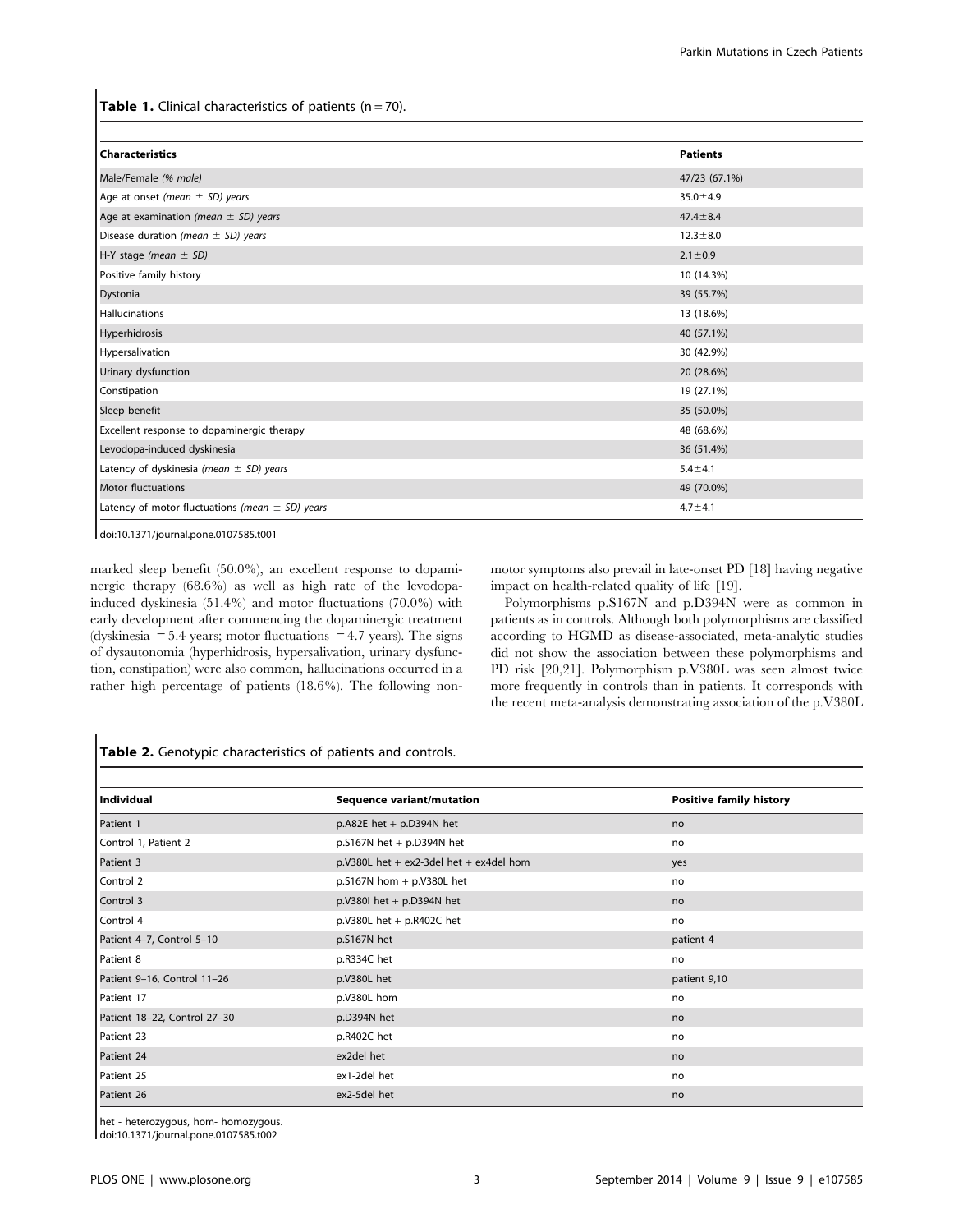| atients ( $n = 70$ ) and controls ( $n = 75$ ).                                   |
|-----------------------------------------------------------------------------------|
|                                                                                   |
|                                                                                   |
|                                                                                   |
|                                                                                   |
|                                                                                   |
|                                                                                   |
| the canony state of the cast of the cast of the first                             |
|                                                                                   |
| $\frac{1}{2}$                                                                     |
|                                                                                   |
|                                                                                   |
|                                                                                   |
|                                                                                   |
| ֖ׅׅׅ֧֧ׅ֧ׅ֧֧ׅ֧֧֧֧֧֧֚֚֚֚֚֚֚֚֚֚֚֚֚֚֚֚֡֕֝֓֡֡֡֬֝֬֓֡֬֓֡֬֓֡֬֓֓֬֓֡֬֓֝֬֓֝֬֝֬֝֬֝֬֝֬֝֬֝֬֝֬֝֬ |
|                                                                                   |
| )<br>!<br>!                                                                       |
|                                                                                   |
| Ī                                                                                 |
| <b>SALID DE STATE</b>                                                             |
|                                                                                   |
|                                                                                   |
|                                                                                   |

|                      |          | HGMD           |                         |                        |                       | Frequency in | Fisher P-      |       |                 |
|----------------------|----------|----------------|-------------------------|------------------------|-----------------------|--------------|----------------|-------|-----------------|
| Allelic variant      | Zygosity | class          | SIFT/MutPred            | EVS genotype frequency | Frequency in patients | controls     | value          | g     | 95% CI          |
| SNPs/point mutations |          |                |                         |                        |                       |              |                |       |                 |
| p.A82E               | het      | ΣÑ             | Tolerated/Low risk      | 0.51%                  | 1(1.4%)               | 0(0.0%)      | 0.489          | 3.26  | $0.13 - 81.40$  |
| p.5167N              | het      | $\overline{a}$ | Tolerated/Very low risk | 3.74%                  | 5 (7.1%)              | $6(8.0\%)$   | $\overline{0}$ | 0.89  | $0.26 - 3.04$   |
| p.5167N              | hom      | δ              | Tolerated/Very low risk | 0.05%                  | $0(0.0\%)$            | $1(1.3\%)$   | $\overline{0}$ | 0.35  | $0.01 - 8.80$   |
| p.R334C              | het      | MQ             | Tolerated/Medium risk   | $\leq$                 | $1(1.4\%)$            | 0(0.0%)      | 0.483          | 3.26  | $0.13 - 81.40$  |
| p.V <sub>380L</sub>  | het      | δ              | Tolerated/Very low risk | 28.51%                 | 9 (12.9%)             | 19 (25.3%)   | 0.062          | 0.44  | $0.18 - 1.04$   |
| p.V380L              | hom      | δ              | Tolerated/Very low risk | 2.84%                  | 1(1.4%)               | 0(0.0%)      | 0.483          | 3.26  | $0.13 - 81.40$  |
| p.V380               | het      | ≸              | Tolerated/Low risk      | ≸                      | $0(0.0\%)$            | $1(1.3\%)$   | $\overline{0}$ | 0.35  | $0.01 - 8.80$   |
| Nb6EC <sub>d</sub>   | het      | $\overline{a}$ | Tolerated/Very low risk | 8.53%                  | 7 (10.0%)             | $6(8.0)\%$   | 0.775          | 1.28  | $0.40 - 4.01$   |
| p.R402C              | het      | ΣÑ             | Damaging/High risk      | 0.51%                  | 1(1.4%)               | 1(1.3%)      | $\overline{0}$ | 1.07  | $0.07 - 17.49$  |
| Exon rearrangements  |          |                |                         |                        |                       |              |                |       |                 |
| Ex1del               | het      | ΣÑ             | ≸                       | ≨                      | $1(1.4\%)$            | $0(0.0\%)$   | 0.483          | 3.26  | $0.13 - 81.40$  |
| Ex2del               | het      | $\geq$         | ≸                       | $\frac{1}{2}$          | 4 (5.7%)              | $0(0.0\%)$   | 0.052          | 10.22 | $0.54 - 193.50$ |
| Ex3del               | het      | ΣÑ             | ≸                       | ≨                      | 2(2.9%)               | 0(0.0%)      | 0.231          | 5.51  | $0.26 - 116.90$ |
| Ex4del               | het      | MQ             | $\frac{4}{2}$           | $\frac{4}{2}$          | 1(1.4%)               | $0(0.0\%)$   | 0.483          | 3.26  | $0.13 - 81.40$  |
| Ex4del               | hom      | ΣÑ             | ≸                       | ≸                      | $1(1.4\%)$            | $0(0.0\%)$   | 0.483          | 3.26  | $0.13 - 81.40$  |
| <b>Ex5del</b>        | het      | МO             | $\leq$                  | ≸                      | 1(1.4%)               | 0(0.0%)      | 0.483          | 3.26  | $0.13 - 81.40$  |

doi:10.1371/journal.pone.0107585.t003 doi:10.1371/journal.pone.0107585.t003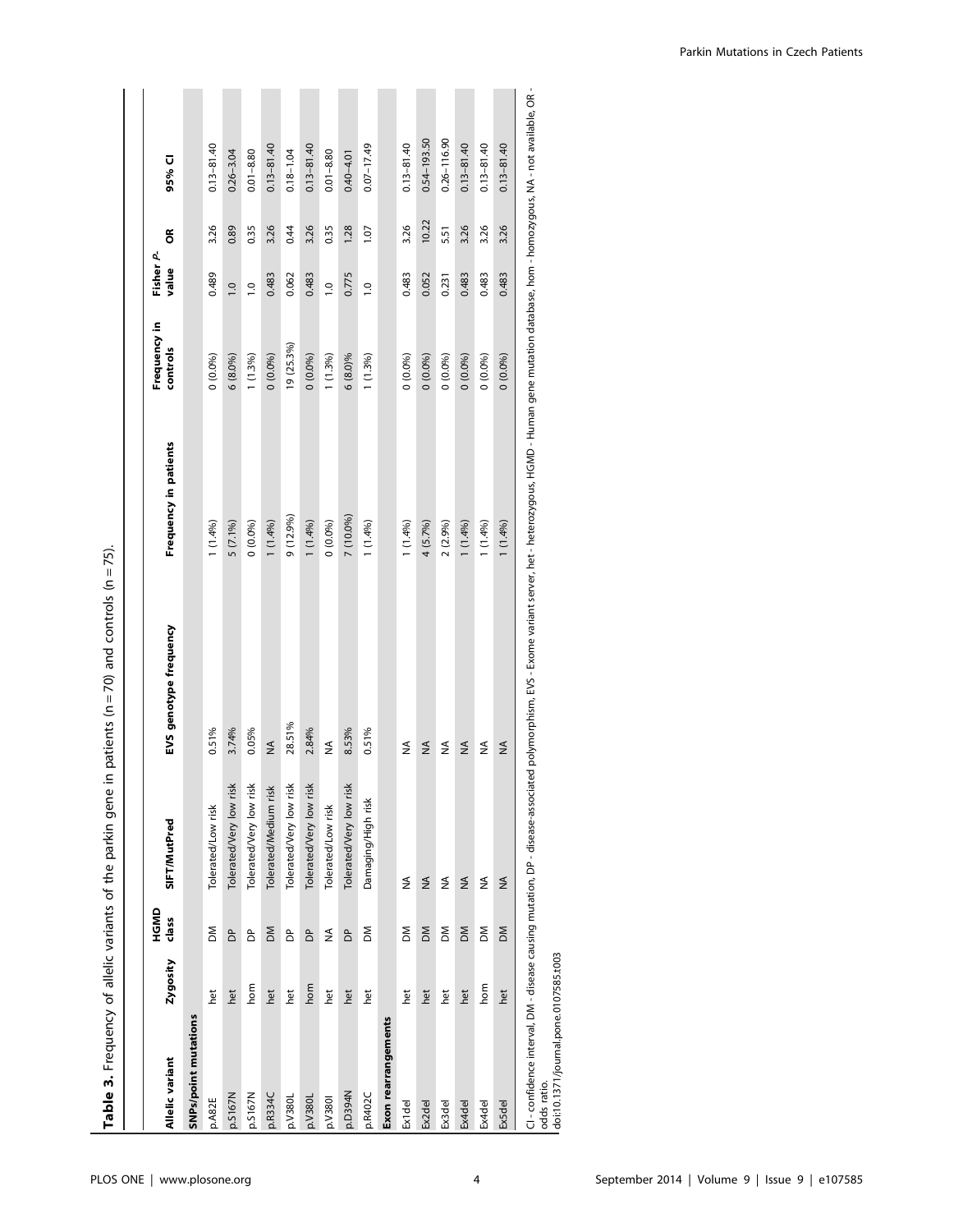polymorphism with decreased risk for PD [22], despite the fact that the p.V380L variant is listed as disease-associated polymorphism in HGMD.

A novel allelic variant p.V380I (c.1138G>A) was identified in one control. Prediction analysis using MutPred and SIFT estimated a low probability of pathogenic effect (Table 3).

One patient was a carrier of the p.A82E sequence variant (labeled as disease causing mutation in HGMD). This variant is very likely to be non-pathogenic as its presence has been previously observed in healthy controls [23]; it has a benign prediction analysis, and no effect of the p.A82E variant on the cellular distribution of the protein in vitro [24]. Even though the p.R402C allelic variant has been predicted as damaging and classified as disease causing mutation in HGMD (Table 3), its pathogenic status is equivocal since it has been also detected in healthy subject [25]. In our sample, heterozygous p.R402C variant was present in one patient and one control. The minorallele frequency in European American population is estimated at 0.26% according to the Exome Variant Server (EVS). Therefore, we assume that p.R402C is a non-pathogenic silent substitution.

Mutations of the parkin gene were identified in five patients (7.1%): the p.R334C point mutation was present in one patient (1.4%), four patients (5.7%) had exon deletions. All deletions contained exon 2 encoding ubiquitin-like domain [26], which is crucial for a normal function of the protein and prevents its autoubiquitination [27]. No exon deletion was obtained in controls suggesting the possible pathogenic role of exon rearrangements in the etiology of EOPD. The detected mutations were observed only in the heterozygous state except one homozygous deletion of the exon 4. With regard to recessive inheritance of parkin type of EOPD, the presence of the homozygous or two compound heterozygous parkin mutations is required to cause the disease. Although the clinical significance of single heterozygous parkin mutations remains unclear, partial evidence indicates that heterozygous mutations also contribute to PD risk [28]. Unaffected carriers of heterozygous parkin mutations show presynaptic dopaminergic dysfunction in the striatum [29,30] and hyperechogenicity of the substantia nigra [31,32]. These preclinical changes suggest that heterozygous parkin mutations might contribute to the pathogenesis of EOPD.

The incidence of PD increases with age; it is five times higher at the age between 40–49 years than in the range of 30–39 years [5]. EOPD is considered a disease with AAO  $\leq 40$  years [8]. Nevertheless, many studies applied higher AAO, typically  $\leq 45$ [33–35] or  $\leq$ 50 years [36–39]. The application of various criteria for AAO may cause misinterpretation when comparing data (e.g. the percentage of identified mutations) among studies. Thus, we adopted the most strict AAO criteria  $(\leq 40 \text{ years})$  in order to

#### References

- 1. Jankovic J (2008) Parkinson's disease: clinical features and diagnosis. J Neurol Neurosurg Psychiatry 79: 368–376.
- 2. de Lau LM, Breteler MM (2006) Epidemiology of Parkinson's disease. Lancet Neurol 5: 525–535.
- 3. Twelves D, Perkins KS, Counsell C (2003) Systematic review of incidence studies of Parkinson's disease. Mov Disord 18: 19–31.
- 4. Schrag A, Schott JM (2006) Epidemiological, clinical, and genetic characteristics of early-onset parkinsonism. Lancet Neurol 5: 355–363.
- 5. Van Den Eeden SK, Tanner CM, Bernstein AL, Fross RD, Leimpeter A, et al. (2003) Incidence of Parkinson's disease: variation by age, gender, and race/ ethnicity. Am J Epidemiol 157: 1015–1022.
- 6. Thenganatt MA, Jankovic J (2014) Parkinson disease subtypes. JAMA Neurol 71: 499–504.
- 7. Lucking CB, Durr A, Bonifati V, Vaughan J, De Michele G, et al. (2000) Association between Early-Onset Parkinson's Disease and Mutations in the Parkin Gene. N Engl J Med 342: 1560–1567.
- 8. Bruggemann N, Klein C (1993) Parkin Type of Early-Onset Parkinson Disease.

preserve a more phenotypically homogeneous patient's sample at the expense of its size.

The relatively small size of our patient's sample  $(n = 70)$  was a substantial limitation for the statistical analysis. Although there was no statistically significant difference in the frequency of parkin allelic variants between patients and controls, noticeable contrast can be seen in two cases: a twice higher frequency of heterozygous p.V380L polymorphism in controls ( $p = 0.062$ ; OR  $= 0.44$ ; 95%  $CI = 0.18 - 1.04$  and an exclusive occurrence of heterozygous deletion of exon 2 in four patients ( $p = 0.052$ ; OR = 10.22; 95%  $CI = 0.54 - 193.50$ .

In our previous pilot study [40], using less strict criteria for the AAO  $(\leq 45$  years), we reported parkin mutations and polymorphisms among 45 Czech patients with EOPD, however their clinical significance was unclear due to the lack of control group. In the present case-control study, we are able to address this issue. Since we found previously a high percentage of the parkin polymorphisms in patients (34.9%), we suggested these polymorphisms as possible risk factors for EOPD. In the light of the new results presented here, it appears however that the detected parkin polymorphisms (p.S167N, p.V380L, p.D394N) are not risk factors for EOPD.

Overall, our study contributes to the growing body of evidence on the low frequency of the parkin mutations in the EOPD [12,13,41,42], although it does not corroborate with the other studies indicating high prevalence of these mutations [7,35]. Furthermore, we have identified a low percentage of EOPD familiar cases positive for mutations in the parkin gene (only one case; 10%) in comparison to previous observations [7]. Possible explanations for this discrepancy could be a population-specific variability in allele frequencies, different AAO criteria, various ratios of sporadic and familiar cases, and different criteria for determining the allelic variants as mutations. Interestingly, the study in Polish EOPD patients similarly showed low frequency of the parkin mutations (3.8%) [14]. It may suggest the potential role of other genes in the pathogenesis of EOPD in Slavic population.

#### Acknowledgments

The authors are thankful to Mrs. Alena Puchmajerova and Mrs. Irena Starkova for their valuable technical support.

#### Author Contributions

Conceived and designed the experiments: OF JR PM ER. Performed the experiments: OF DZ JK LP MM. Analyzed the data: OF DZ JK LP MM. Contributed reagents/materials/analysis tools: OF DZ JK LP MM JR PM ER. Contributed to the writing of the manuscript: OF DZ JR PM ER.

- 9. Lubbe S, Morris HR (2014) Recent advances in Parkinson's disease genetics. J Neurol 261: 259–266.
- 10. Grunewald A, Kasten M, Ziegler A, Klein C (2013) Next-generation phenotyping using the parkin example: time to catch up with genetics. JAMA Neurol 70: 1186–1191.
- 11. Marder KS, Tang MX, Mejia-Santana H, Rosado L, Louis ED, et al. (2010) Predictors of parkin mutations in early-onset Parkinson disease: the consortium on risk for early-onset Parkinson disease study. Arch Neurol 67: 731–738.
- 12. Brooks J, Ding J, Simon-Sanchez J, Paisan-Ruiz C, Singleton AB, et al. (2009) Parkin and PINK1 mutations in early-onset Parkinson's disease: comprehensive screening in publicly available cases and control. J Med Genet 46: 375–381.
- 13. Kilarski LL, Pearson JP, Newsway V, Majounie E, Knipe MD, et al. (2012) Systematic review and UK-based study of PARK2 (parkin), PINK1, PARK7 (DJ-1) and LRRK2 in early-onset Parkinson's disease. Mov Disord 27: 1522– 1529.
- 14. Koziorowski D, Hoffman-Zacharska D, Slawek J, Szirkowiec W, Janik P, et al. (2010) Low frequency of the PARK2 gene mutations in Polish patients with the early-onset form of Parkinson disease. Parkinsonism Relat Disord 16: 136–138.